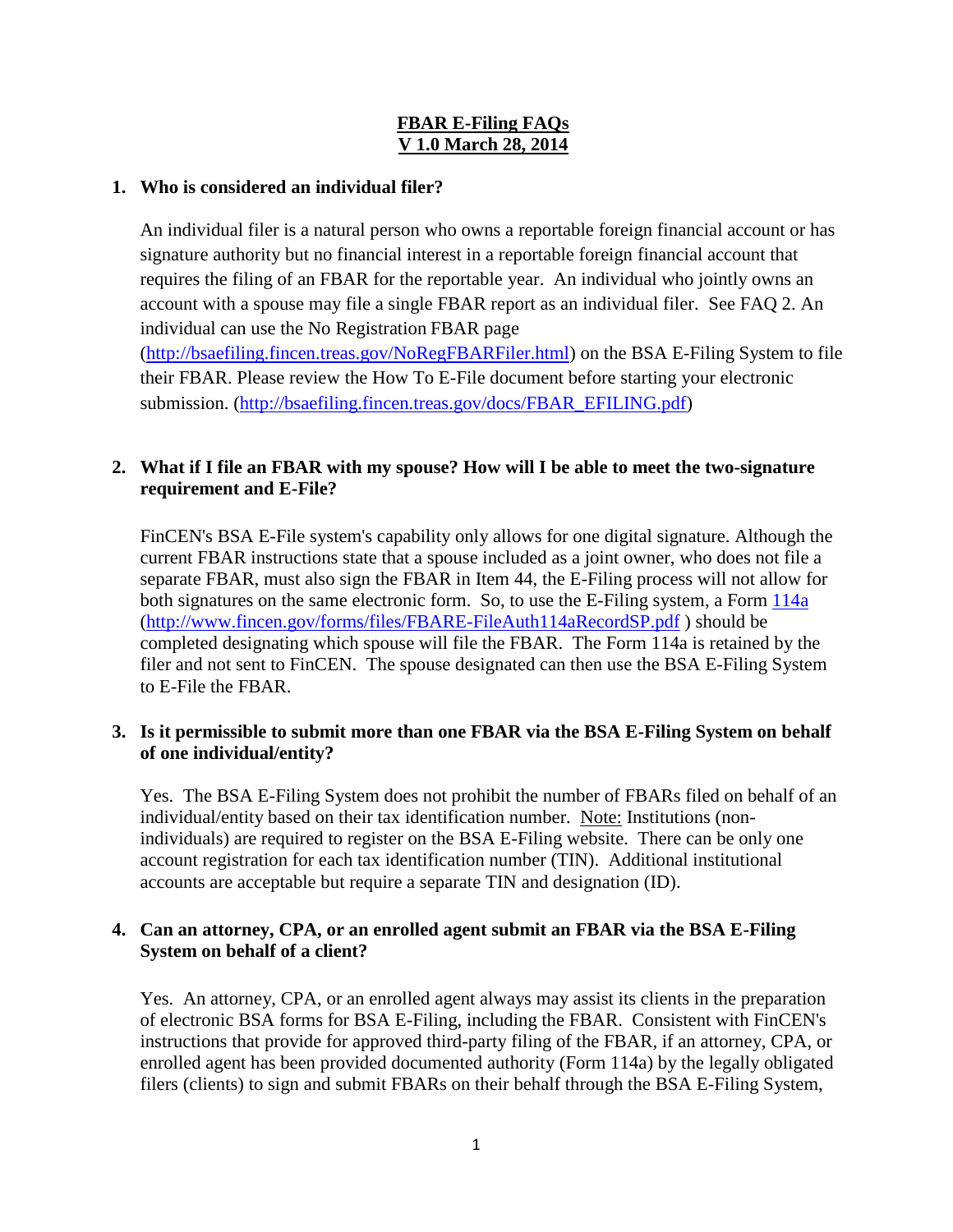that attorney, CPA, or enrolled agent can do so through a single BSA E-Filing account established on the BSA E-Filing System for the attorney, CPA, or enrolled agent.

The client should complete Form [114a](http://www.fincen.gov/forms/files/FBARE-FileAuth114aRecordSP.pdf) [\(http://www.fincen.gov/forms/files/FBARE-](http://www.fincen.gov/forms/files/FBARE-FileAuth114aRecordSP.pdf)[FileAuth114aRecordSP.pdf\)](http://www.fincen.gov/forms/files/FBARE-FileAuth114aRecordSP.pdf) designating the attorney, CPA, or enrolled agent as the filer/preparer of the client's FBAR. The form should not be sent to FinCEN. A copy of the Form 114a should be retained by the attorney, CPA, or enrolled agent. Attorneys, CPAs, or enrolled agents can establish their institution accounts by accessing the BSA E-Filing System enrollment page [\(http://bsaefiling.fincen.treas.gov/Enroll.html\)](http://bsaefiling.fincen.treas.gov/Enroll.html), selecting the Institution option, and following the steps to enroll. If the client does not complete Form 114a such authority is not provided, the filings must be signed and submitted by the client. A client signing and submitting his or her own FBAR may use the BSA E-Filing System by accessing the No Registration FBAR page [\(http://bsaefiling.fincen.treas.gov/NoRegFBARFiler.html\)](http://bsaefiling.fincen.treas.gov/NoRegFBARFiler.html).

#### **5. Can an attorney, CPA, or enrolled agent submit an FBAR on behalf of a client using the Individual filer option on the BSA E-Filing System?**

No. An attorney, CPA, or enrolled agent filing an FBAR on behalf of a client may not use the Individual filer option on the BSA E-Filing System. Instead, such an attorney, CPA or enrolled agent must register with the BSA E-Filing System in order to file the FBAR electronically. A non-individual FBAR filer, such as an attorney, CPA, or an enrolled agent filing the FBAR on behalf of a client must register to "Become a BSA E-Filer" [\(http://bsaefiling.fincen.treas.gov/Enroll.html\)](http://bsaefiling.fincen.treas.gov/Enroll.html) and select the Institution option rather than the Individual option.

Once enrolled as an Institution, a Supervisory User is assigned. The Supervisory User has the ability to create additional General User system accounts, if necessary. These General User accounts uniquely identify the members of the organization that will be filing the FBARs electronically. This feature also allows a CPA firm, for example, to monitor the filing activity for their entire organization using the Track Status feature within the BSA E-Filing System. If you are the sole person in your organization who will be filing the FBARs electronically, there is no need to create additional General User accounts. The organization will also be able to monitor its filing activity using the Track Status feature within the BSA E-Filing System.

#### **6. Can an employer submit an FBAR via the BSA E-Filing System on behalf of its employee, who has an obligation to file an FBAR due to their signature authority over the employer's account(s)?**

Yes. An employer may assist its employees in the preparation of electronic FBAR forms for BSA E-Filing. Consistent with FinCEN's instructions that provide for approved third-party filing of the FBAR, if an employer has been provided documented authority (Form 114a) by the legally obligated filers (employees with signature authority over the employer's foreign financial account(s)) to sign and submit FBARs on their behalf through the BSA E-Filing System, that employer can do so through a single BSA E-Filing institutional account established on the BSA E-File System for the employer. Form [114a](http://www.fincen.gov/forms/files/FBARE-FileAuth114aRecordSP.pdf)